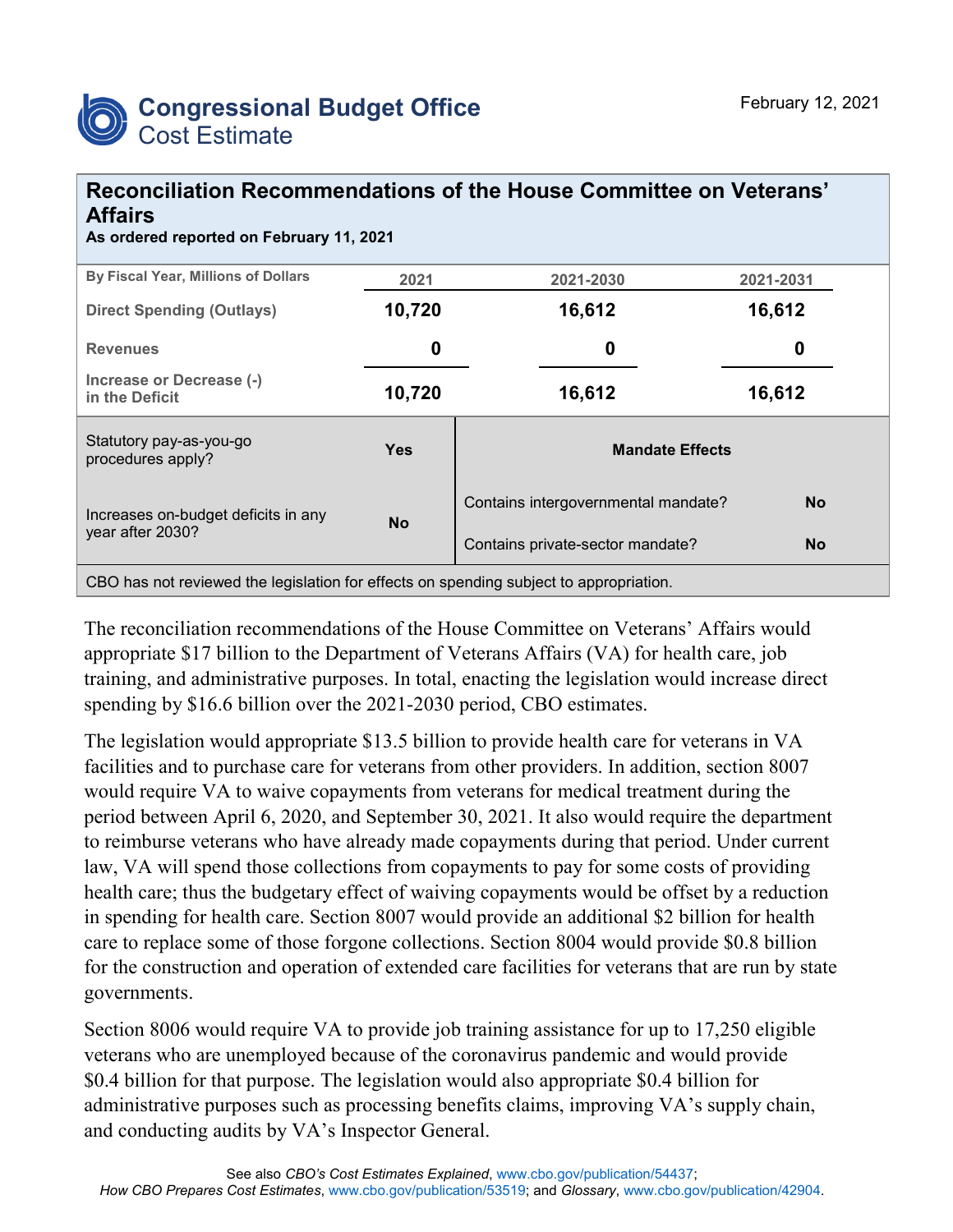The costs of the legislation, detailed in Table 1, fall within budget function 700 (veterans benefits and services).

## **Table 1.**

**Estimated Increases in Direct Spending Under Reconciliation Recommendations of the House Committee on Veterans' Affairs**

| By Fiscal Year, Millions of Dollars       |        |           |              |           |              |              |             |             |             |             |      |                  |               |
|-------------------------------------------|--------|-----------|--------------|-----------|--------------|--------------|-------------|-------------|-------------|-------------|------|------------------|---------------|
|                                           | 2021   | 2022      | 2023         | 2024      | 2025         | 2026         | 2027        | 2028        | 2029        | 2030        | 2031 | $2021 -$<br>2030 | 2021-<br>2031 |
| Health Care & Medical<br>Treatment        |        |           |              |           |              |              |             |             |             |             |      |                  |               |
| <b>Budget Authority</b>                   | 13,482 | $\pmb{0}$ | $\mathbf 0$  | $\pmb{0}$ | $\mathbf 0$  | $\mathbf 0$  | 0           | 0           | 0           | $\mathbf 0$ | 0    | 13,482           | 13,482        |
| <b>Estimated Outlays</b>                  | 8,729  | 3,251     | 948          | 95        | 95           | $\mathbf 0$  | $\mathbf 0$ | 0           | $\mathbf 0$ | $\mathbf 0$ | 0    | 13,118           | 13,118        |
| Waiver of Copays                          |        |           |              |           |              |              |             |             |             |             |      |                  |               |
| <b>Budget Authority</b>                   | 2,000  | 0         | 0            | 0         | 0            | 0            | 0           | 0           | 0           | $\mathbf 0$ | 0    | 2,000            | 2,000         |
| <b>Estimated Outlays</b>                  | 1,772  | 180       | 16           | 8         | 6            | $\,6$        | 0           | 0           | 0           | $\mathbf 0$ | 0    | 1,988            | 1,988         |
| <b>Extended Care</b><br><b>Facilities</b> |        |           |              |           |              |              |             |             |             |             |      |                  |               |
| <b>Budget Authority</b>                   | 750    | 0         | 0            | $\pmb{0}$ | 0            | 0            | 0           | 0           | 0           | $\pmb{0}$   | 0    | 750              | 750           |
| <b>Estimated Outlays</b>                  | 113    | 203       | 225          | 158       | 23           | 23           | $\mathbf 0$ | 0           | 0           | $\mathbf 0$ | 0    | 745              | 745           |
| Job Training<br>Assistance                |        |           |              |           |              |              |             |             |             |             |      |                  |               |
| <b>Budget Authority</b>                   | 386    | 0         | 0            | 0         | 0            | 0            | 0           | 0           | 0           | 0           | 0    | 386              | 386           |
| <b>Estimated Outlays</b>                  | 13     | 307       | 66           | $\pmb{0}$ | $\mathbf 0$  | $\mathbf 0$  | 0           | 0           | $\mathbf 0$ | $\mathbf 0$ | 0    | 386              | 386           |
| <b>Claims Processing</b>                  |        |           |              |           |              |              |             |             |             |             |      |                  |               |
| <b>Budget Authority</b>                   | 272    | 0         | 0            | 0         | 0            | 0            | 0           | 0           | 0           | $\pmb{0}$   | 0    | 272              | 272           |
| <b>Estimated Outlays</b>                  | 68     | 109       | 82           | 8         | $\mathbf{0}$ | $\mathbf{0}$ | $\mathsf 0$ | $\mathsf 0$ | 0           | $\pmb{0}$   | 0    | 267              | 267           |
| Supply Chain<br>Improvement               |        |           |              |           |              |              |             |             |             |             |      |                  |               |
| <b>Budget Authority</b>                   | 100    | $\pmb{0}$ | 0            | $\pmb{0}$ | 0            | $\mathbf 0$  | 0           | 0           | 0           | $\mathbf 0$ | 0    | 100              | 100           |
| <b>Estimated Outlays</b>                  | 20     | 70        | 8            | $\pmb{0}$ | 0            | $\mathbf 0$  | 0           | 0           | $\mathsf 0$ | $\mathbf 0$ | 0    | 98               | 98            |
| Inspector General                         |        |           |              |           |              |              |             |             |             |             |      |                  |               |
| <b>Budget Authority</b>                   | 10     | 0         | 0            | 0         | 0            | 0            | 0           | 0           | 0           | $\pmb{0}$   | 0    | 10               | 10            |
| <b>Estimated Outlays</b>                  | 5      | 4         | $\mathbf{1}$ | $\pmb{0}$ | 0            | $\mathbf 0$  | 0           | 0           | 0           | $\mathbf 0$ | 0    | 10               | 10            |
| <b>Total Changes</b>                      |        |           |              |           |              |              |             |             |             |             |      |                  |               |
| <b>Budget Authority</b>                   | 17,000 | 0         | $\pmb{0}$    | $\pmb{0}$ | 0            | 0            | 0           | 0           | 0           | 0           | 0    | 17,000           | 17,000        |
| <b>Estimated Outlays</b>                  | 10,720 | 4,124     | 1,346        | 269       | 124          | 29           | 0           | 0           | 0           | $\mathbf 0$ | 0    | 16,612           | 16,612        |

The Statutory Pay-As-You-Go Act of 2010 establishes budget-reporting and enforcement procedures for legislation affecting direct spending or revenues. The net changes in outlays